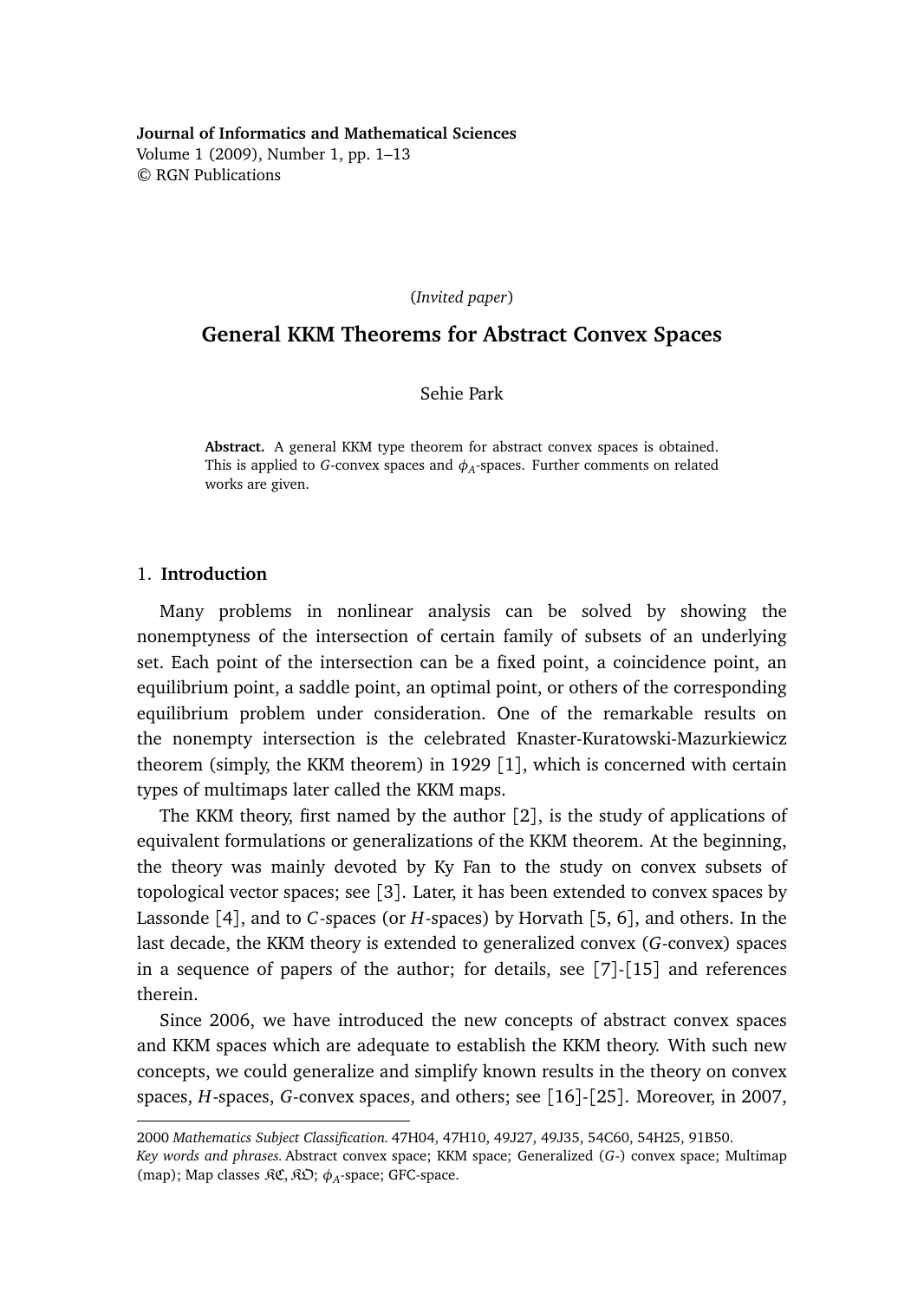we found that most of variants of *G*-convex spaces can be subsumed in the concept of  $\phi_A$ -spaces  $(X, D; {\phi_A}_{A \in (D)})$  and made into *G*-convex spaces; see [25]-[30]. We also found that most of the so-called generalized KKM maps are simply KKM maps on *G*-convex spaces or abstract convex spaces; see [28]. Such contents of the KKM theory have numerous applications on various fields, especially, on fixed point theory [14]-[24].

In the present paper, we review some known facts for abstract convex spaces and obtain a new KKM type theorem. This includes a large number of particular cases for the classes of *G*-convex spaces and  $\phi_A$ -spaces. Finally, further comments on the contents of the recent work [31] are given.

## 2. **Abstract convex spaces**

For the abstract convex spaces and KKM spaces, the reader may consult with our previous work [16]-[25].

**Definition 2.1.** An *abstract convex space* (*E*, *D*;Γ) consists of a topological space *E*, a nonempty set D, and a multimap  $\Gamma : \langle D \rangle \to 2^E$  with nonempty values  $\Gamma_A := \Gamma(A)$ for  $A \in \langle D \rangle$ , where  $\langle D \rangle$  is the set of all nonempty finite subsets of *D*.

For any  $D' \subset D$ , the *Γ*-*convex hull* of  $D'$  is denoted and defined by

$$
\operatorname{co}_{\Gamma} D' := \bigcup \{ \Gamma_A \mid A \in \langle D' \rangle \} \subset E.
$$

A subset *X* of *E* is called a Γ-*convex subset* of (*E*, *D*;Γ) relative to *D* 0 if for any  $N \in \langle D' \rangle$ , we have  $\Gamma_N \subset X$ , that is,  $\text{co}_{\Gamma} D' \subset X$ .

When *D* ⊂ *E*, a subset *X* of *E* is said to be Γ-*convex* if  $co_\Gamma(X \cap D) \subset X$ ; in other words, *X* is  $\Gamma$ -convex relative to  $D' := X \cap D$ . In case  $E = D$ , let  $(E; \Gamma) := (E, E; \Gamma)$ .

**Definition 2.2.** Let (*E*, *D*;Γ) be an abstract convex space and *Z* a topological space. For a multimap  $F : E \to 2^Z$  with nonempty values, if a multimap  $G : D \to 2^Z$ satisfies

$$
F(\Gamma_A) \subset G(A) := \bigcup_{y \in A} G(y) \quad \text{for all } A \in \langle D \rangle,
$$

then *G* is called a *KKM map* with respect to *F*. A *KKM map*  $G: D \to 2^E$  is a KKM map with respect to the identity map  $\mathbb{1}_E.$ 

A multimap  $F : E \to 2^Z$  is called a  $\Re \mathfrak{C}$ -map [resp., a  $\Re \mathfrak{D}$ -map] if, for any closed-valued [resp., open-valued] KKM map  $G : D \to 2^Z$  with respect to *F*, the family  ${G(y)}_{y \in D}$  has the finite intersection property. In this case, we denote  $F \in \mathfrak{RC}(E, D, Z)$  [resp,  $F \in \mathfrak{RO}(E, D, Z)$ ]. Some authors use KKM instead of  $\mathfrak{RC}$ .

**Definition 2.3.** The *partial KKM principle* for an abstract convex space (*E*, *D*;Γ) is the statement  $1_E \in \Re \mathfrak{C}(E, D, E)$ ; that is, for any closed-valued KKM map *G* : *D* →  $2^E$ , the family {*G*(*y*)}<sub>*y*∈*D*</sub> has the finite intersection property. The *KKM principle* is the statement  $1_E \in \Re \mathfrak{C}(E, D, E) \cap \Re \mathfrak{O}(E, D, E)$ ; that is, the same property also holds for any open-valued KKM map.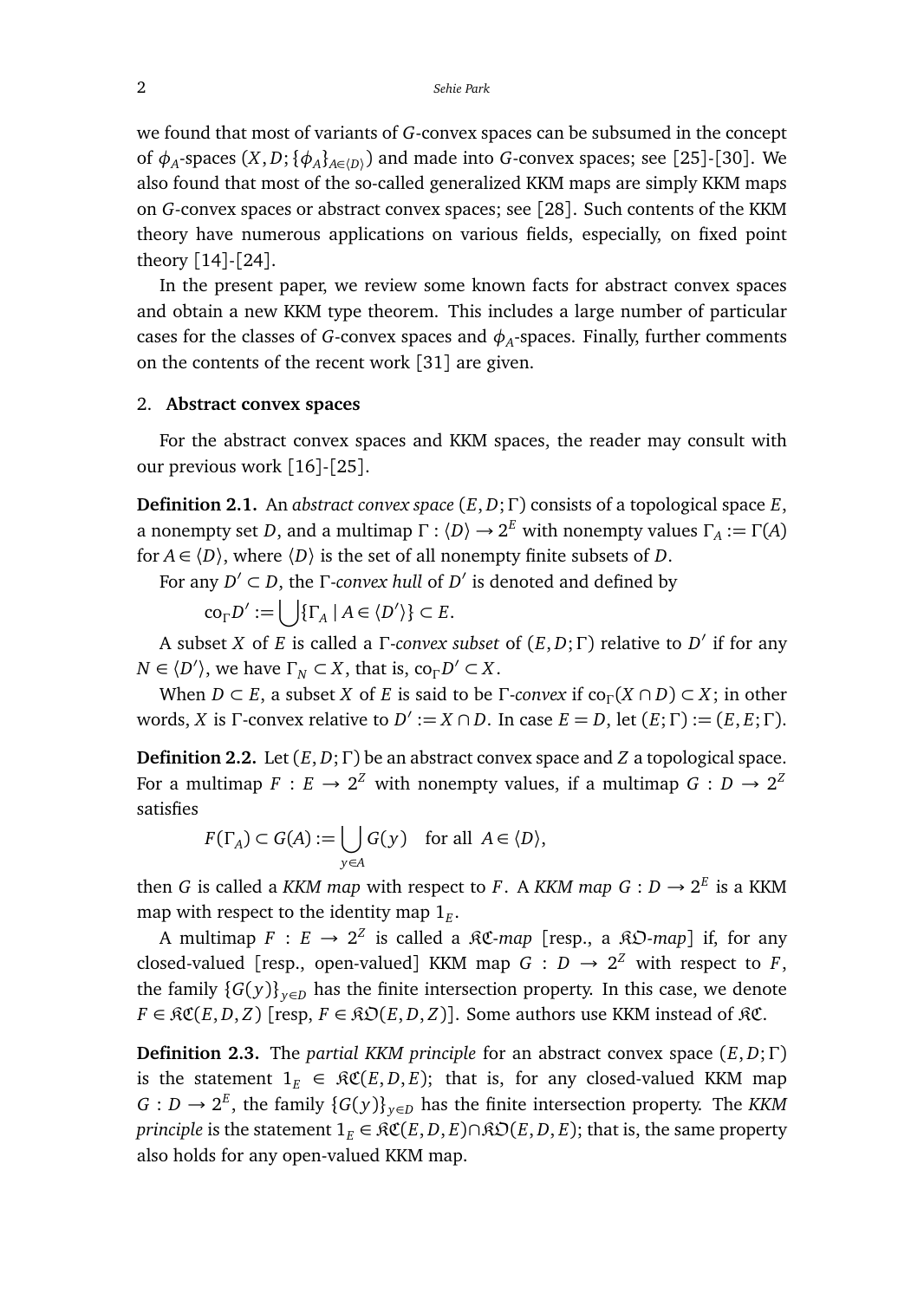An abstract convex space is called a *KKM space* if it satisfies the KKM principle.

We have abstract convex subspaces as the following simple observation:

**Proposition 2.4** ([19])**.** *For an abstract convex space* (*E*, *D*;Γ) *and a nonempty subset D'* of *D, let X be a* Γ-convex subset of *E relative to D'* and  $\Gamma' : \langle D' \rangle \to 2^X$  a *map defined by*

> $\Gamma'_{\ell}$  $A'_{A} := \Gamma_{A} \subset X$  for  $A \in \langle D' \rangle$ .

*Then*  $(X, D'; \Gamma')$  itself is an abstract convex space called a subspace relative to  $D'.$ 

We need the following:

**Proposition 2.5.** *Let*  $(E, D; \Gamma)$  *be an abstract convex space,*  $(X, D'; \Gamma')$  *a subspace, and Z a topological space. If*  $F \in \mathfrak{RC}(E,D,Z)$ *, then*  $F|_X \in \mathfrak{RC}(X,D',\overline{F(X)}).$ 

*Proof.* Suppose that a closed-valued map  $G': D' \to 2^{\overline{F(X)}}$  satisfies

 $F|_X(\Gamma'_A) \subset G'(A)$  for all  $A \in \langle D' \rangle$ .

Define a map  $G: D \to 2^Z$  by

$$
G(y) := \begin{cases} G'(y) & \text{for } y \in D' \\ \overline{F(X)} & \text{otherwise.} \end{cases}
$$

Then

$$
F(\Gamma_A) = F|_X(\Gamma'_A) \subset G'(A) = G(A) \text{ for } A \in \langle D' \rangle; \text{ and}
$$

$$
F(\Gamma_A) \subset \overline{F(X)} = G(A) \text{ for } A \in \langle D \rangle \setminus \langle D' \rangle.
$$

Since  $F \in \mathfrak{RC}(E, D, Z)$  and *G* has closed values, the family  $\{G(y)\}_{y \in D}$  has the finite intersection property, and hence so does its subfamily  $\{G'(y)\}_{y\in D'}$ . Therefore,  $F|_X \in \mathfrak{RC}(X, D)$  $\overline{F(X)}$ .

**Proposition 2.6.** *Let* (*E*, *D*;Γ) *be an abstract convex space, Z a topological space, and F* : *E* → 2<sup>*Z*</sup> a multimap. Then *F* ∈  $\Re\mathfrak{C}(E,D,Z)$  *if and only if for any closed-valued KKM* map  $G: D \to 2^Z$ , we have  $\overline{F(E)} \cap \bigcap \{G(y) \mid y \in N\} \neq \emptyset$  for each  $N \in \langle D \rangle$ .

*Proof.* For the necessity, since *G* is a KKM map, for any  $N \in \langle D \rangle$ , we have  $F(\Gamma_N) \subset \overline{F(\Gamma_N)} \cap G(N) \subset \bigcup_{y \in N} \{ \overline{F(E)} \cap G(y) \}.$  Since *F* is a  $\Re \mathfrak{C}$ -map, the family  ${F(E) \cap G(y)}$ <sub>*y*∈*D*</sub> has the finite intersection property. The sufficiency is clear. □

Under an additional requirement, we have the whole intersection property for the map-values of a KKM map:

**Proposition 2.7.** *Let*  $(E, D; \Gamma)$  *be an abstract convex space, the identity map*  $1_F \in$  $R\mathfrak{C}(E, D, E)$  [resp.,  $1_E \in R\mathfrak{O}(E, D, E)$ ], and  $G: D \to 2^E$  a multimap satisfying

(1) *G has closed* [*resp., open*] *values;*

(2)  $\Gamma_N \subset G(N)$  *for any*  $N \in \langle D \rangle$  (*that is, G is a KKM map*)*; and* 

(3)  $\bigcap_{z \in M} \overline{G(z)}$  *is compact for some M*  $\in$   $\langle D \rangle$ *.*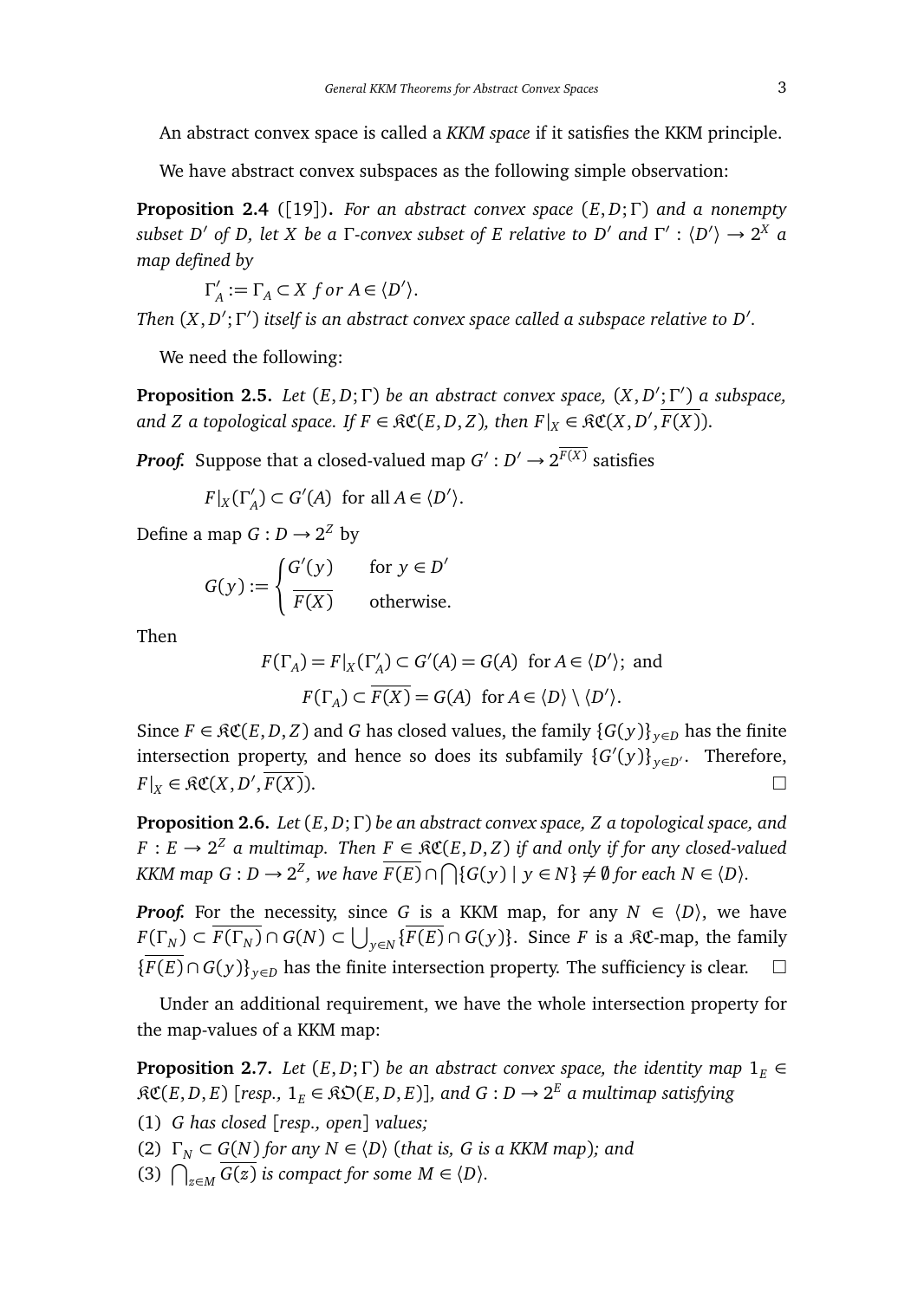*Then we have*

$$
\bigcap_{y\in D}\overline{G(y)}\neq\emptyset.
$$

*Proof.* Since  $1_E \in \mathcal{RC}(E, D, E)$  [resp.,  $1_E \in \mathcal{RD}(E, D, E)$ ], by (1) and (2),  $\{G(y)\}_{y \in D}$ has the finite intersection property. Now the whole intersection property follows from the compactness in (3).  $\Box$ 

- **Remark 2.8.** (a) You may prefer to adopt "compactly" closed [resp., open] values in (1). This is impractical and superfluous. In fact, replacing the topology of *E* by its compactly generated extension, we can eliminate that kind of inadequate terminology; see [9].
- (b) Some authors call *G* a transfer closed map when  $\bigcap_{y \in D} G(y) = \bigcap_{y \in D} G(y)$ . In this case, the conclusion of Proposition 2.7 becomes  $\bigcap_{y \in D} G(y) \neq \emptyset$ .

From the partial KKM principle we have the whole intersection property:

**Theorem 2.9** ([22])**.** *Let* (*X*, *D*;Γ) *be an abstract convex space satisfying the partial KKM principle* (*that is,*  $1_X \in \mathfrak{RC}(X, D, X)$ ), and  $G: D \to 2^X$  a map such that

- (1)  $\bigcap_{y \in D} G(y) = \bigcap_{y \in D} \overline{G(y)}$  [*that is, G is transfer closed-valued* ]*;*
- (2) *G is a KKM map; and*
- (3) *there exists a nonempty compact subset K of X such that either*
	- (i)  $K \supset \bigcap \{ \overline{G(z)} \mid z \in M \}$  *for some*  $M \in \langle D \rangle$ *; or*
	- (ii) *for each*  $N \in \langle D \rangle$ *, there exists a compact*  $\Gamma$ -convex subset  $L_N$  of X relative  $to$  *some*  $D' \subset D$  such that  $N \subset D'$  and  $K \supset L_N \cap \bigcap {\{\overline{G(z)} \mid z \in D'\}}.$

*Then*  $K \cap \bigcap \{ G(z) \mid z \in D \} \neq \emptyset$ .

This subsumes a very large number of particular forms in the literature and has a number of equivalent formulations; see [22].

This can be extended to  $F \in \mathfrak{RC}(X, D, Z)$  instead of  $1_X \in \mathfrak{RC}(X, D, X)$  as the following main theorem in this paper shows:

**Theorem 2.10.** *Let* (*X*, *D*;Γ) *be an abstract convex space, Z a topological space,*  $F \in \mathfrak{RC}(X, D, Z)$ , and  $G: D \to 2^Z$  a map such that

(1)  $\bigcap_{y \in D} G(y) = \bigcap_{y \in D} \overline{G(y)}$  [*that is, G is transfer closed-valued* ];

- (2)  $\overline{G}$  is a KKM map with respect to F; and
- (3) *there exists a nonempty compact subset K of Z such that either*
	- (i)  $K \supset \bigcap \{ \overline{G(y)} \mid y \in M \}$  *for some*  $M \in \langle D \rangle$ *; or*
	- (ii) *for each*  $N \in \langle D \rangle$ *, there exists a* Γ-convex subset  $L_N$  *of* X relative to some  $D' \subset D$  such that  $N \subset D'$ ,  $F(L_N)$  is compact, and  $K \supset \overline{F(L_N)} \cap \bigcap \{\overline{G(z)} \mid z \in D'\}.$

 $\mathcal{F}(X) \cap K \cap \bigcap \{G(y) \mid y \in D\} \neq \emptyset.$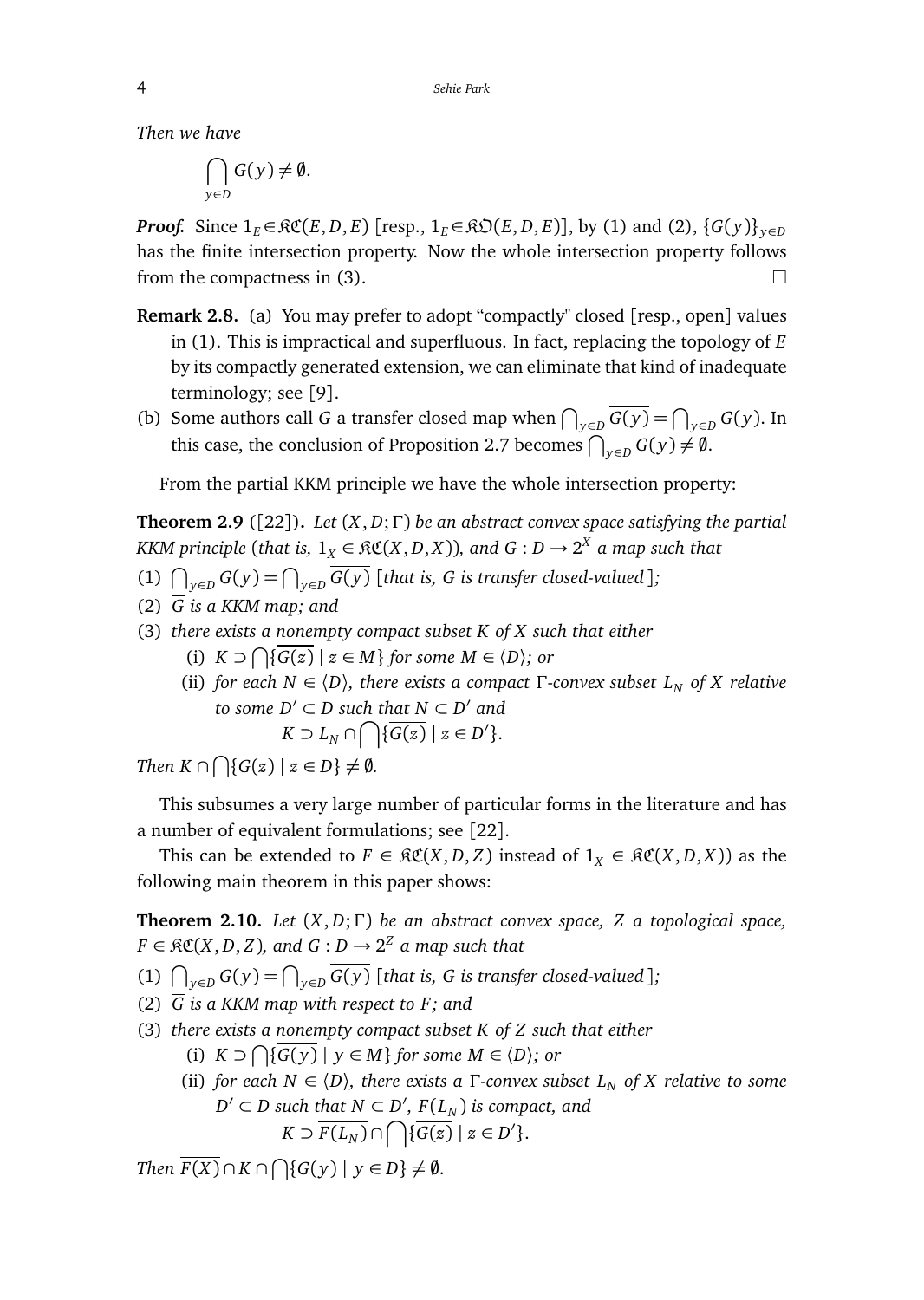*Proof.* Case (i): Since  $F(\Gamma_N) \subset \overline{G}(N)$  for each  $N \in \langle D \rangle$  by (2), we have

$$
F(\Gamma_N) \subset F(X) \cap \overline{G}(N) \subset \overline{F(X)} \cap \overline{G}(N) =: G'(N),
$$

where  $G'(y) := \overline{F(X)} \cap \overline{G(y)}$  is closed for each  $y \in D$ . Then, by Proposition 2.6,  ${G'(y) | y \in D}$  has the finite intersection property. Since the requirement (i) implies

$$
\overline{F(X)} \cap K \supset \overline{F(X)} \cap \bigcap_{y \in M} \overline{G(y)} = \bigcap_{y \in M} G'(y),
$$

 $\bigcap_{y \in M} G'(y)$  is compact. Therefore  $\bigcap \{G'(y) \mid y \in D\}$  ≠  $\emptyset$  and hence

$$
\overline{F(X)} \cap K \cap \bigcap_{y \in D} \overline{G(y)} \neq \emptyset.
$$

This is the conclusion in view of (1).

Case (ii): Suppose that

$$
\overline{F(X)} \cap K \cap \bigcap_{y \in D} G(y) = \overline{F(X)} \cap K \cap \bigcap_{y \in D} \overline{G(y)} = \emptyset.
$$

Since  $\overline{F(X)} \cap K$  is compact,  $\overline{F(X)} \cap K \subset \bigcup \{Z \setminus \overline{G(y)} \mid y \in N\}$  for some  $N \in \langle D \rangle$ . Let  $L_N$  be the  $\Gamma$ -convex subset of *X* in (ii). Define  $G': D' \to 2^{\overline{F(L_N)}}$  by  $G'(y) :=$  $\overline{G(y)} \cap \overline{F(L_N)}$  for  $y \in D'$ . For each  $A \in \langle D' \rangle$ , define  $\Gamma'_\lambda$  $\Lambda$ <sup>2</sup> := Γ<sub>A</sub> ∩ *L*<sub>*N*</sub>. Then  $(L_N, D'; \Gamma')$ is an abstract convex space. Moreover,

$$
(F|_{L_N})(\Gamma'_A) \subset F(\Gamma_A) \cap F(L_N) \subset \overline{G}(A) \cap \overline{F(L_N)} = G'(A)
$$

for each  $A \in \langle D' \rangle$  by (6.2); and hence  $G' : D' \to 2^{\overline{F(L_N)}}$  is a KKM map with respect to  $F|_{L_N}$  on the abstract convex space  $(L_N, D'; \Gamma')$  with closed values in  $\overline{F(L_N)}$ . Since  $F \in \mathfrak{RC}(X, D, Z)$ , by Proposition 2.5, we have  $F|_{L_N} \in \mathfrak{RC}(L_N, D', \overline{F(L_N)})$  and hence,  $\{G'(y) | y \in D'\} = \{\overline{G(y)} \cap \overline{F(L_N)} | y \in D'\}$  has the finite intersection property. Since we assumed that  $\overline{F(L_N)}$  is compact, each  $G'(y)$  is compact. Hence  $\bigcap$ {*G'*(*y*) | *y*  $\in$  *D'*}  $\neq$  0 and there exists a

$$
z \in \bigcap_{y \in D'} G'(y) = \overline{F(L_N)} \cap \bigcap_{y \in D'} \overline{G(y)} \subset K
$$

by (ii). Since  $z \in K$  and  $z \in \overline{F(L_N)}$ , we have  $z \in \bigcup \{Z \setminus \overline{G(y)} \mid y \in N\}$  by our assumption. So  $z \notin \overline{G(y)}$  for some  $y \in N \subset D'$ , and hence  $z \notin \bigcap {\overline{G(y)}} \mid y \in D'$ . This contradicts  $z \in \bigcap \{G'(y) \mid y \in D' \}$ }.

**Remark 2.11.** (1) In requirement (ii),  $\overline{F(L_N)}$  is not necessarily compact whenever we assume

$$
K \supset \overline{F(L_N)} \cap \bigcap_{y \in M} \overline{G(y)} \quad \text{for some } M \in \langle D' \rangle.
$$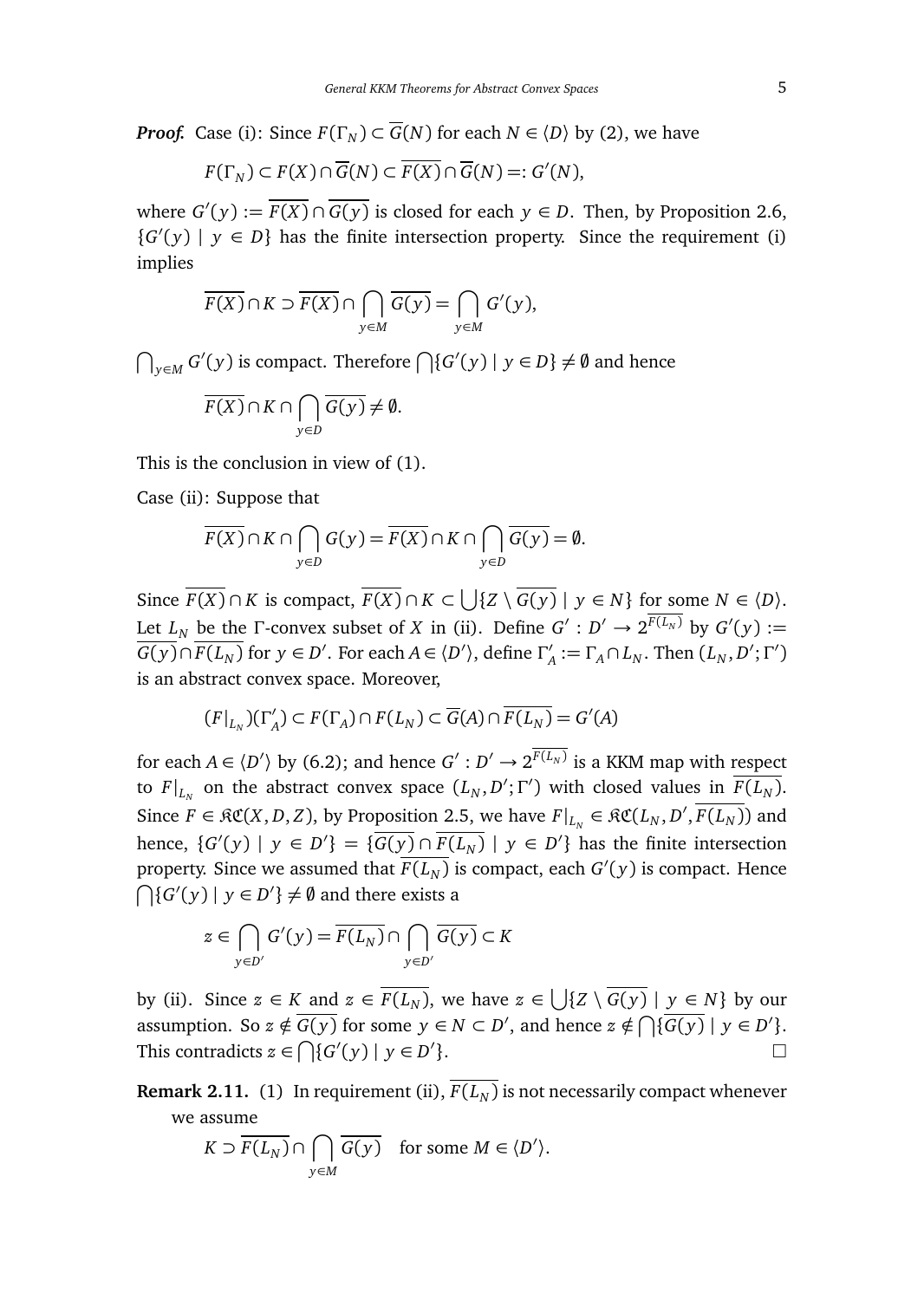(2) Note that Theorem 2.9 subsumes a very large number of particular forms in the literature and can be reformulated to the equivalent forms of coincidence theorems, matching theorems, analytic alternatives, minimax inequalities, geometric and section properties as in [7, 15, 22].

#### 3. *G***-convex spaces**

All results in the preceding section work for *G*-convex spaces due to the author. More precisely, in this section, we show that two well-known general KKM type theorems for *G*-convex spaces are consequences of Theorem 2.9.

**Definition 3.1.** A *generalized convex space* or a *G*-*convex space* (*X*, *D*;Γ) is an abstract convex space such that for each  $A \in \langle D \rangle$  with the cardinality  $|A| = n + 1$ , there exists a continuous function  $\phi_A : \Delta_n \to \Gamma(A)$  such that  $J \in \langle A \rangle$  implies  $φ$ <sup>*A*</sup>( $Δ$ <sub>*J*</sub>) ⊂ Γ(*J*).

Here,  $\Delta_n$  is the standard *n*-simplex with the set of vertices *V* := { $e_i$ } $_{i=0}^n$ , and  $\Delta$ <sup>*J*</sup> is the face of  $\Delta$ <sup>*n*</sup> corresponding to *J* ∈  $\langle A \rangle$ ; that is, if *A* = { $a$ <sub>0</sub>,  $a$ <sub>1</sub>, . . . . ,  $a$ <sup>3</sup> and *J* = { $a_{i_0}, a_{i_1},..., a_{i_k}$ } ⊂ *A*, then  $\Delta_J$  = co{ $e_{i_0}, e_{i_1},..., e_{i_k}$ }. For details, see references of [7]-[15].

**Example 3.2.** The following are typical examples of *G*-convex spaces:

- (1) The triple  $(\Delta_n, V; \text{co})$  in the original KKM theorem [1], where co :  $\langle V \rangle \to 2\frac{\Delta_n}{n}$ is the convex hull operation.
- (2) A triple  $(X, D; \Gamma)$ , where *X* and *D* are subsets of a t.v.s. *E* such that co  $D \subset X$ and Γ := co. Fan's celebrated KKM lemma [32] is for (*E*, *D*; co), where *D* is a nonempty subset of *E*.
- (3) A *convex space*  $(X, D; \Gamma)$ , where *X* is a subset of a vector space,  $D \subset X$  such that co *D*  $\subset$  *X*, and each  $\Gamma_A$  is the convex hull of  $A \in \langle D \rangle$  equipped with the Euclidean topology. This concept generalizes the one due to Lassonde for  $X = D$ ; see [4]. However he obtained several KKM type theorems with respect to (*X*, *D*;Γ).
- (4) An *H*-*space* (*X*, *D*;Γ), where *X* is a topological space, *D* a nonempty subset of *X*, and  $\Gamma = {\{\Gamma_A\}}$  a family of contractible (or, more generally, *ω*-connected) subsets of *X* indexed by  $A \in \langle D \rangle$  such that  $\Gamma_A \subset \Gamma_B$  whenever  $A \subset B \in \langle D \rangle$ . If  $D = X$ ,  $(X; \Gamma)$  is called a *C*-space by Horvath [5, 6].

The origin of the class  $\Re \mathfrak{C}$  and Theorem 2.9 is the following [7, Theorem 3]:

**Theorem 3.3.** *Let*  $(X, D; \Gamma)$  *be a G-convex space, Y a Hausdorff space, and*  $F \in$  $\mathfrak{A}_{c}^{\kappa}(X, Y)$ *. Let*  $G: D \to 2^{Y}$  *be a map such that* 

- (1) *for each*  $x \in D$ ,  $G(x)$  *is closed in Y*;
- (2) *for any*  $N \in \langle D \rangle$ *,*  $F(\Gamma_N) \subset G(N)$ *; and*
- (3) *there exist a nonempty compact subset K of Y such that either* (i)  $\bigcap$ {*Gx* | *x* ∈ *M*} ⊂ *K* for some *M* ∈  $\langle D \rangle$ *;* or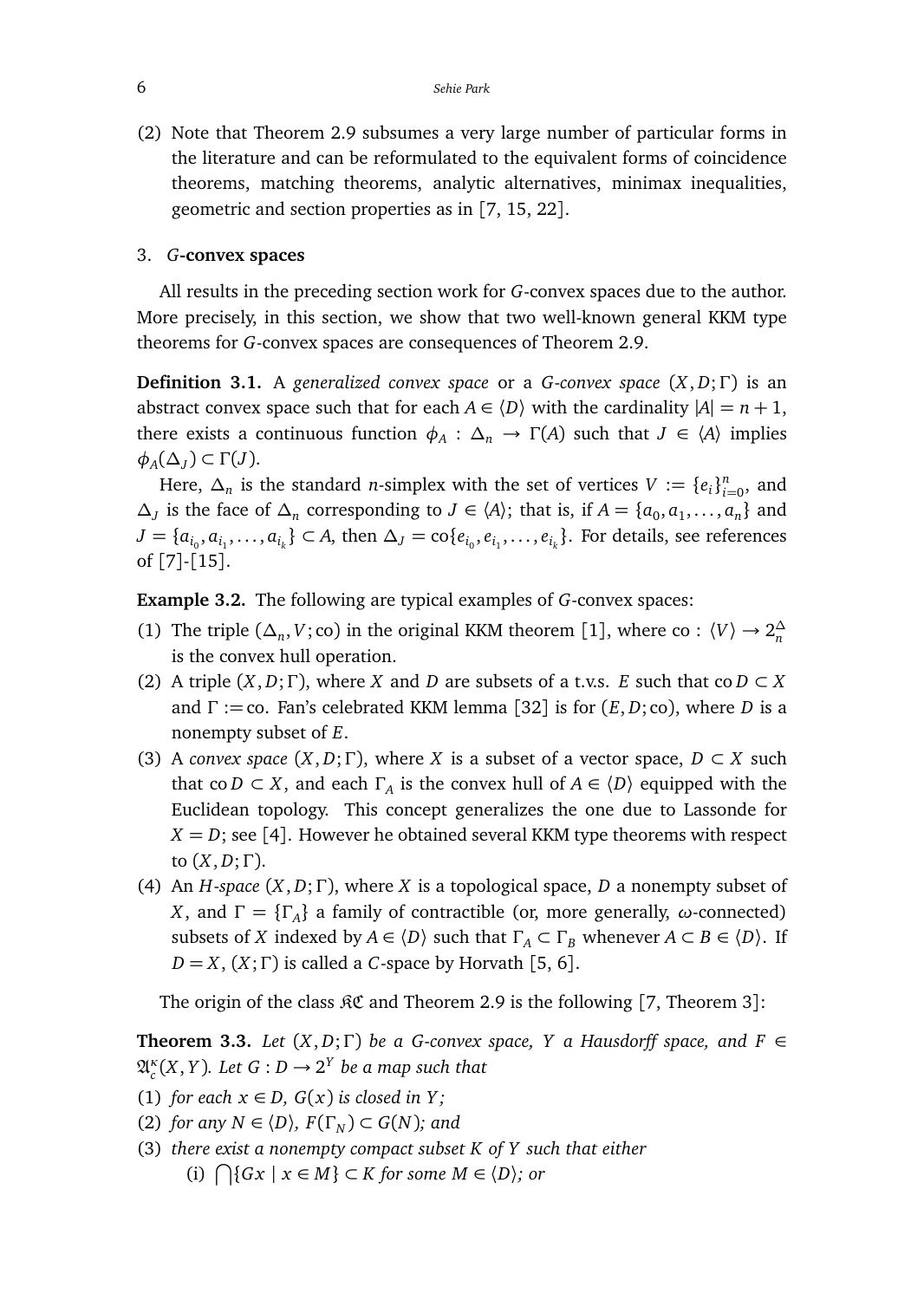(ii) *for each*  $N \in \langle D \rangle$ , *a compact G-convex subset*  $L_N$  *of* X containing N such  $that F(L_N) \cap \bigcap \{Gx \mid x \in L_N \cap D\} \subset K.$ 

*Then*  $\overline{F(X)} \cap K \cap \bigcap \{Gx \mid x \in D\} \neq \emptyset$ .

- **Remark 3.4.** (1) Theorem 3.3 was given originally under the assumption that  $D \subset X$ , which is redundant in view of condition (ii) of Theorem 2.9. In Theorem 3.3, the admissible class  $\mathfrak{A}_{c}^{\kappa}$  is a subclass of  $\mathfrak{RC}$ ; and note that  $F(L_N)$ is compact since  $L_N$  is compact and  $F$  can be regarded as a composition of u.s.c. maps having compact values (by the definition of  $\mathfrak{A}_{c}^{\kappa}$ ).
- (2) In [7], we gave ten equivalent formulation of Theorem 3.3 in the form of coincidence theorems, matching theorems, analytic alternatives, minimax inequalities, geometric and section properties. Similarly, we can make equivalent formulations of Theorem 2.9.

**Example 3.5.** For the references of the following, see [7].

- (1) The origin of Theorem 3.3 goes back to Sperner and Knaster, Kuratowski, and Mazurkiewicz [1] for  $X = Y = K = \Delta_n$  an *n*-simplex, *D* its set of vertices, and  $F=1_X$ .
- (2) For a convex space *X*, Theorem 3.3 was due to Park [33]. As Park noted in [2], a particular form [2, Theorem 3] for  $\mathbb {V}$  instead of  $\mathfrak{A}^\kappa_c$  includes earlier works of Fan, Lassonde [4], Chang, and Park. Moreover, Park showed that [2, Theorem 3] also extends a number of KKM type theorems due to Sehgal, Singh, and Whitfield, Lassonde [4], Shioji, Liu, Chang and Zhang, and Guillerme.
- (3) For an *H*-space *X* and  $F = 1_X$ , Theorem 3.3 generalizes Horvath [5, 6]; Bardaro and Ceppitelli; Ding and Tan; Ding, Kim, and Tan; Park; and Ding.
- (4) After 1997 [7], there have appeared too many works on *G*-convex spaces and modifications of Theorem 3.3 to trace out all of them.

Park and Lee [10] defined generalized KKM maps on *G*-convex spaces as follows:

**Definition 3.6.** Let (*X*, *D*;Γ) be a *G*-convex space and *I* a nonempty set. A map  $G: I \to 2^X$  is called a *generalized KKM map* provided that for each  $N \in \langle I \rangle$ , there exists a function  $\sigma : N \to D$  such that  $\Gamma_{\sigma(M)} \subset G(M)$  for each  $M \in \langle N \rangle$ .

In [15], H. Kim and the author showed that a generalized KKM map *G* is a KKM map on a new *G*-convex space (*X*, *I*;Γ *G* ) and obtained the following KKM type theorem for generalized KKM maps with closed values:

**Theorem 3.7** ([15]). Let I be a set,  $(X, D; \Gamma)$  a G-convex space, and  $G: I \rightarrow 2^X$  a *map. Suppose that*

- (1)  $\bigcap_{z \in I} G(z) = \bigcap_{z \in I} \overline{G(z)}$  [*that is, G is transfer closed-valued*];
- (2) *G is a generalized KKM map; and*
- (3) *there exists a nonempty compact subset K of X such that either*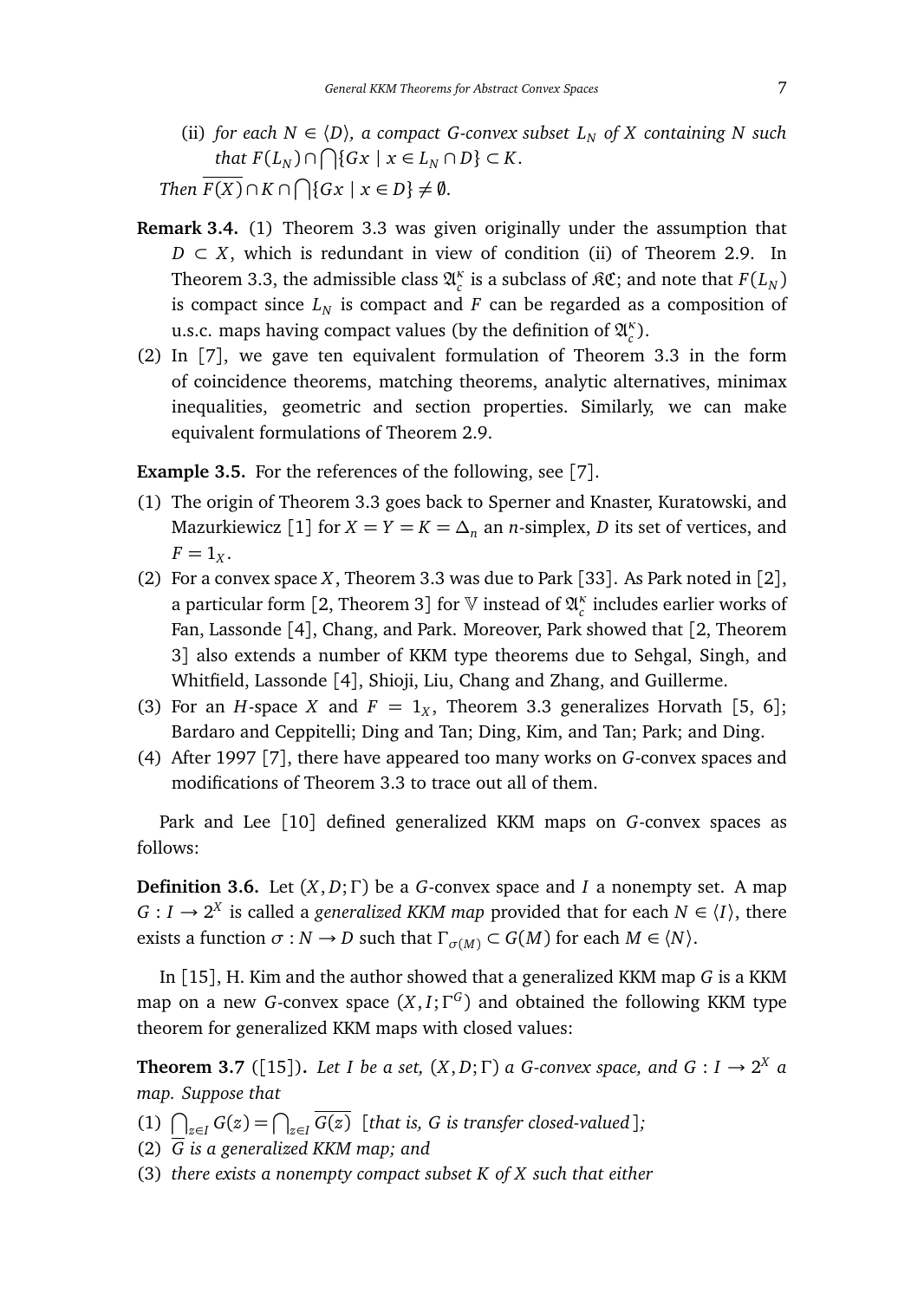(i)  $\bigcap_{z \in M} \overline{F(z)} \subset K$  *for some M* ∈  $\langle I \rangle$ *; or* 

(ii) *if*  $X \supset D$  and, for each  $J \in \langle I \rangle$  and each function  $\sigma : J \to D$ , there exists a Γ*-convex subset L<sup>N</sup> of X containing N* = *σ*(*J*) *such that*  $L_N \cap \bigcap \overline{F(z)} \subset K$ .  $\text{Then } K \cap \bigcap_{z \in I}^{z \in J} F(z) \neq \emptyset.$ 

Every *G*-convex space is an abstract convex space satisfying the partial KKM principle and, since  $\overline{G}$  is a KKM map on the new *G*-convex space  $(X, I; \Gamma^G)$ , Theorem 3.7 follows from Theorem 2.8.

- **Remark 3.8.** (1) Condition (ii) can be improved as in Theorem 2.8 without assuming  $X \supset D$ . If  $X = K$  itself is compact, then the conclusion holds without assuming (i) or (ii).
- (2) In (ii),  $L_N$  does not need to be compact in view of Remark 2.11(1).
- (3) This kind of KKM theorems originates from Tian. If (*X*;Γ) is an *H*-space, Theorem 3.7 improves results of Kim and Chang-Ma. Further, if  $X = D$  is a convex subset of a topological vector space, Theorem 3.7 was due to Chang-Zhang and Kassay-Kolumbán. For the references, see [15].
- 4. *φ<sup>A</sup>* **-spaces**

Motivated by many imitations of *G*-convex spaces, we introduced the following reformulation of the class of *G*-convex spaces in [25]-[30]:

**Definition 4.1.** A *φ<sup>A</sup>* -*space*

 $(X, D; {\phi_A}_{A \in \langle D \rangle})$ 

consists of a topological space *X*, a nonempty set *D*, and a family of continuous functions  $\phi_A : \Delta_n \to X$  (that is, singular *n*-simplices) for  $A \in \langle D \rangle$  with the cardinality  $|A| = n + 1$ .

Note that, by letting  $\Gamma_A := \phi_A(\Delta_n)$ ,  $(X, D; \Gamma)$  becomes an abstract convex space which is not necessarily *G*-convex.

Any *G*-convex space is a  $\phi_A$ -space. The converse also holds in the following sense:

**Proposition 4.2** ([25, 26]). *A*  $\phi_{A}$ -space  $(X,D; {\phi_{A}}_{A\in\langle D \rangle})$  can be made into a G*convex space* (*X*, *D*;Γ)*.*

Now we have the following diagram for triples (*E*, *D*;Γ):

Simplex  $\implies$  Convex subset of a t.v.s.  $\implies$  Lassonde type convex space  $\Longrightarrow$  *H*-space  $\Longrightarrow$  *G*-convex space  $\Longleftrightarrow$   $\phi$ <sub>*A*</sub>-space  $\Longrightarrow$  KKM space ⇒ Space satisfying the partial KKM principle ⇒ Abstract convex space.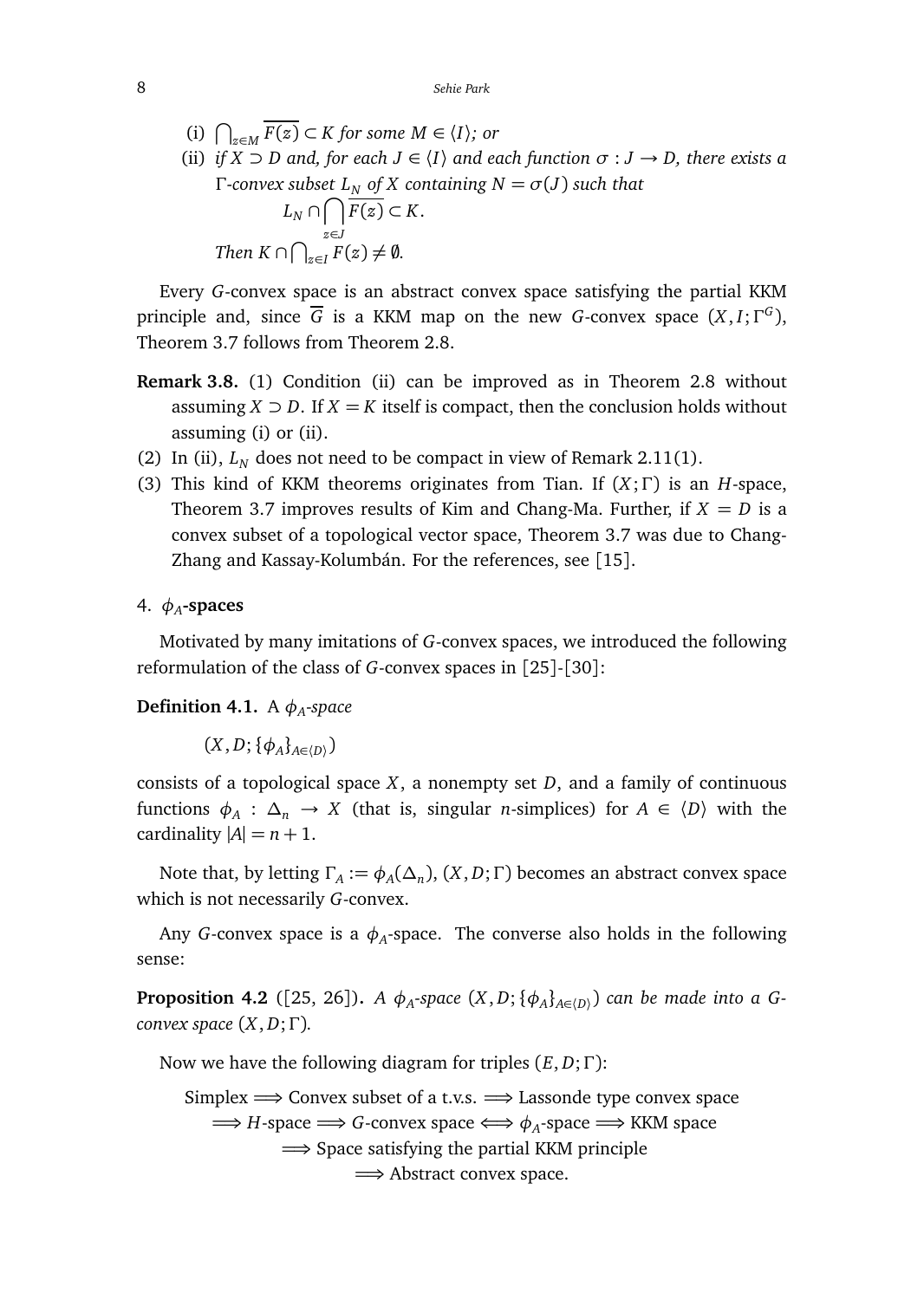For a  $\phi_A$ -space  $(X, D; \{\phi_A\}_{A \in \langle D \rangle})$ , a topological space  $Z$ , and a map  $F: X \to 2^Z$ , there are several ways to define a KKM map  $G: D \to 2^Z$  with respect to  $F$  as follows:

#### 4.1. *As an abstract convex space*

Every  $\phi_A$ -space  $(X, D; {\phi_A}_{A \in (D)})$  is an abstract convex space by letting  $\Gamma_A :=$  $\phi_A(\Delta_n)$  for each *A* ∈  $\langle D \rangle$  with  $|A| = n + 1$ . In this case, we have the following:

- (1) A map  $G : D \to 2^Z$  is a KKM map with respect to  $F : X \to 2^Z$  whenever  $F(\phi_A(\Delta_n)) \subset G(A)$  for all  $A \in \langle D \rangle$ .
- (2) For every simplex, convex subsets of t.v.s., or Lassonde type convex spaces, we assumed *D* ⊂ *X* and  $\Gamma_A$  := co *A* =  $\phi_A(\Delta_n)$ . Therefore, the definition (1) works.
- (3) All contents of Section 2 are applicable.

## 4.2. *As a G-convex space*

The following definition is given in [28]-[30]:

**Definition 4.3.** For a  $\phi_A$ -space  $(X, D; \{\phi_A\}_{A \in (D)}),$  any map  $G: D \to 2^X$  satisfying

 $\phi_A(\Delta_J) \subset G(J)$  for each  $A \in \langle D \rangle$  and  $J \in \langle A \rangle$ 

is called a *KKM map*.

Note that if  $\phi_A(\Delta_J) = \phi_J(\Delta_J)$  for each *A* and *J* (as for the case Lassonde type convex spaces), then this definition becomes the one in 4.1.

Moreover, recall that

- **Proposition 4.4** ([28]-[30]). (1) *A KKM map*  $G : D \rightarrow 2^X$  on a *G*-convex space  $(X, D; \Gamma)$  *is a KKM map on the corresponding*  $\phi_A$ -space  $(X, D; {\phi_A}_{A \in (D)})$ *.*
- (2) *A KKM map T* :  $D \rightarrow 2^X$  on a  $\phi_A$ -space  $(X, D; {\phi_A})$  is a KKM map on a new *G-convex space* (*X*, *D*;Γ)*.*

The following is a KKM theorem for  $\phi_A$ -spaces given in [28]-[30]:

**Theorem 4.5.** *For a*  $\phi_A$ -space  $(X, D; \{\phi_A\}_{A \in (D)}),$  let  $G: D \to 2^X$  be a KKM map with *closed* [*resp., open*] *values. Then* {*G*(*z*)}*z*∈*<sup>D</sup> has the finite intersection property.* (*More precisely, for each N* ∈  $\langle D \rangle$  *with*  $|N| = n + 1$ *, we have*  $\phi_N(\Delta_n) \cap \bigcap_{z \in N} G(z) \neq \emptyset$ *.*) *Further, if*

(3)  $\bigcap_{z \in M} \overline{G(z)}$  *is compact for some M*  $\in \langle D \rangle$ *, then we have*  $\bigcap_{z \in D} \overline{G(z)} \neq \emptyset$ .

**Remark 4.6.** (1) We may assume that, for each  $z \in D$  and  $N \in \langle D \rangle$ ,  $G(a) \cap \phi_N(\Delta_n)$ is closed [resp., open] in  $\phi_N(\Delta_n)$ . This is said by some authors that *G* has finitely closed [resp., open] values. However, by replacing the topology of *X* by its finitely generated extension, we can eliminate "finitely"; see [9].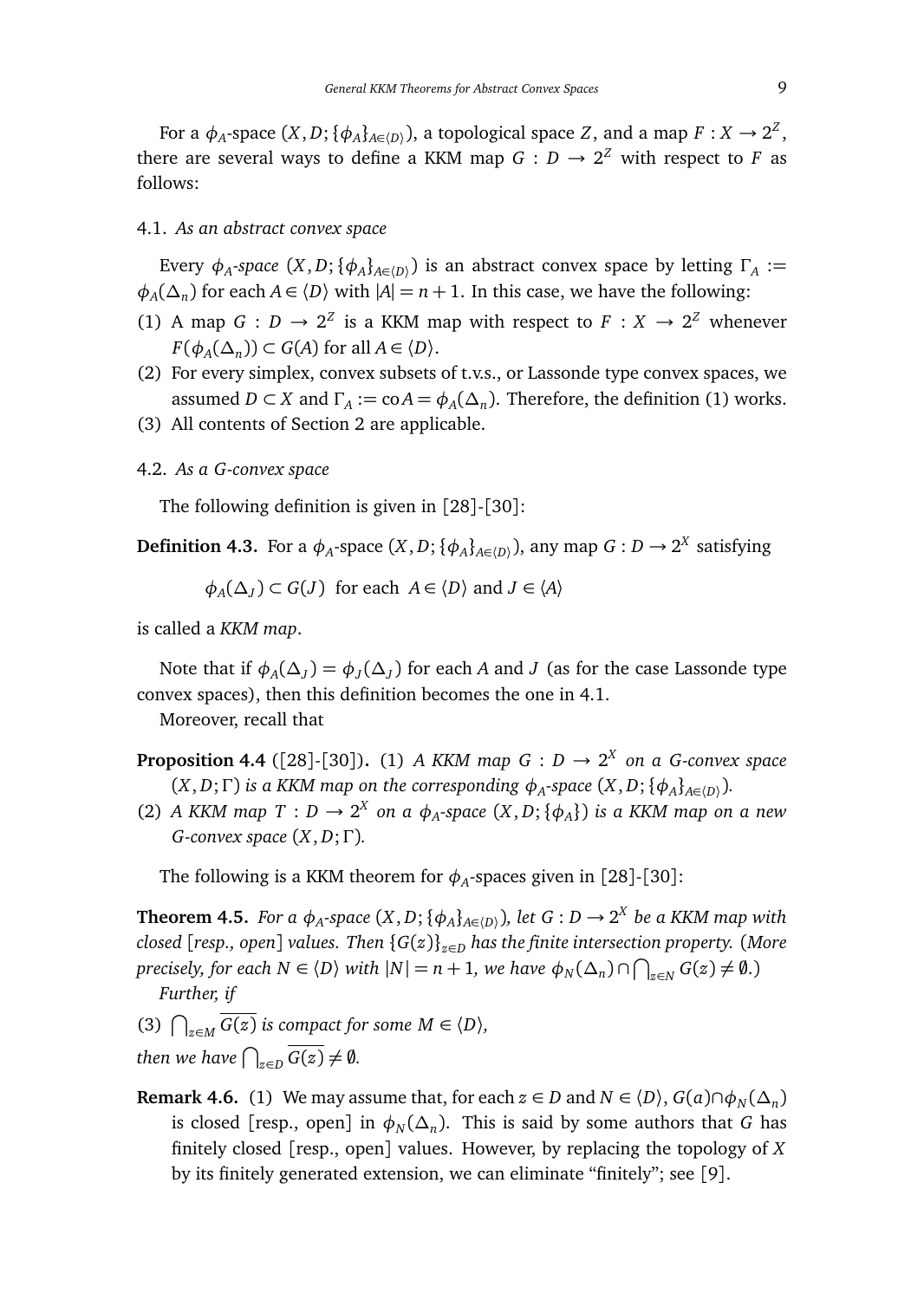- (2) For  $X = \Delta_n$ , if *D* is the set of vertices of  $\Delta_n$  and  $\Gamma = \text{co}$ , the convex hull, Theorem 4.5 reduces to the original KKM theorem and its open version; see [1, 3].
- (3) If *D* is a nonempty subset of a topological vector space *X* (not necessarily Hausdorff), Theorem 3 extends Fan's KKM lemma; see [3, 32].

The preceding definition of a KKM map on a  $\phi_A$ -space  $(X, D; {\phi_A}]_{A \in (D)}$  can be extended to a KKM map with respect to a map  $F: X \to 2^Z$  for a topological space *Z* as follows:

**Definition 4.7.** For a  $\phi_A$ -space  $(X, D; \{\phi_A\}_{A \in (D)})$  and a topological vector space  $Z$ , let  $F: X \to 2^Z$  be a map. Then a map  $G: D \to 2^X$  satisfying

*F*( $\phi_A(\Delta_J)$ ) ⊂ *G*(*J*) for each *A* ∈  $\langle D \rangle$  and *J* ∈  $\langle A \rangle$ 

is called a *KKM map with respect to F*.

Here, for the simplex  $\Delta_n$  corresponding to  $|A| = n + 1$ ,  $\Delta_j$  is its face corresponding to  $J \subset A$ , as usual.

Recall that  $F \in \mathcal{RC}(X, D, Z)$  whenever for any closed-valued KKM map  $G : D \to$  $2^Z$  with respect to *F*, the family  $\{G(y)\}_{y \in D}$  has the finite intersection property.

Note that, when  $F \neq 1_X$ , the above concept of a KKM map with respect to *F* : *X*  $\rightarrow$  2<sup>*Z*</sup> for a  $\phi$ <sub>*A*</sub>-space (*X*, *D*; { $\phi$ <sub>*A*</sub>}<sub>*A*∈(*D*)</sub>) is

- (1) different from the one for the abstract convex space case [see Subsection 4.1(1)], and
- (2) may not a KKM map with respect to *F* for the new *G*-convex space corresponding to the  $\phi_A$ -space in Proposition 4.4(2).

Therefore we have the following problem:

**Problem.** Let  $(X, D; {\phi_A}_{A \in (D)})$  be a  $\phi_A$ -space, Z a topological space, F  $\in$  $R\mathfrak{C}(X,D,Z)$ , and  $G: D \to 2^Z$ . Under Definition 4.7, does Theorem 2.9 *hold?* 

There have also appeared a large number of the so-called generalized KKM maps in the literature. In fact, a number of authors tried to generalize the concept of KKM maps on particular cases of  $\phi_A$ -spaces. All such KKM maps are known to be the ones for certain *G*-convex spaces; see [18].

## 5. **GFC-spaces**

Recently, in 2008, Khanh *et al.* [31] introduced generalized finitely continuous topological spaces (simply, GFC-spaces) and certain generalized KKM mappings. They noted incorrectly that *G*-convex spaces are special case of GFC-spaces and that the *G*-convex space and the FC-space are incomparable. They missed to give any proper examples to support their claims. Actually, their GFC-spaces are simply our  $\phi_A$ -spaces  $(X, D; {\phi_A}_{A \in (D)})$  and, hence, can be made into *G*-convex spaces.

In [31], the authors used  $(X, D; \Phi)$  to denote their spaces.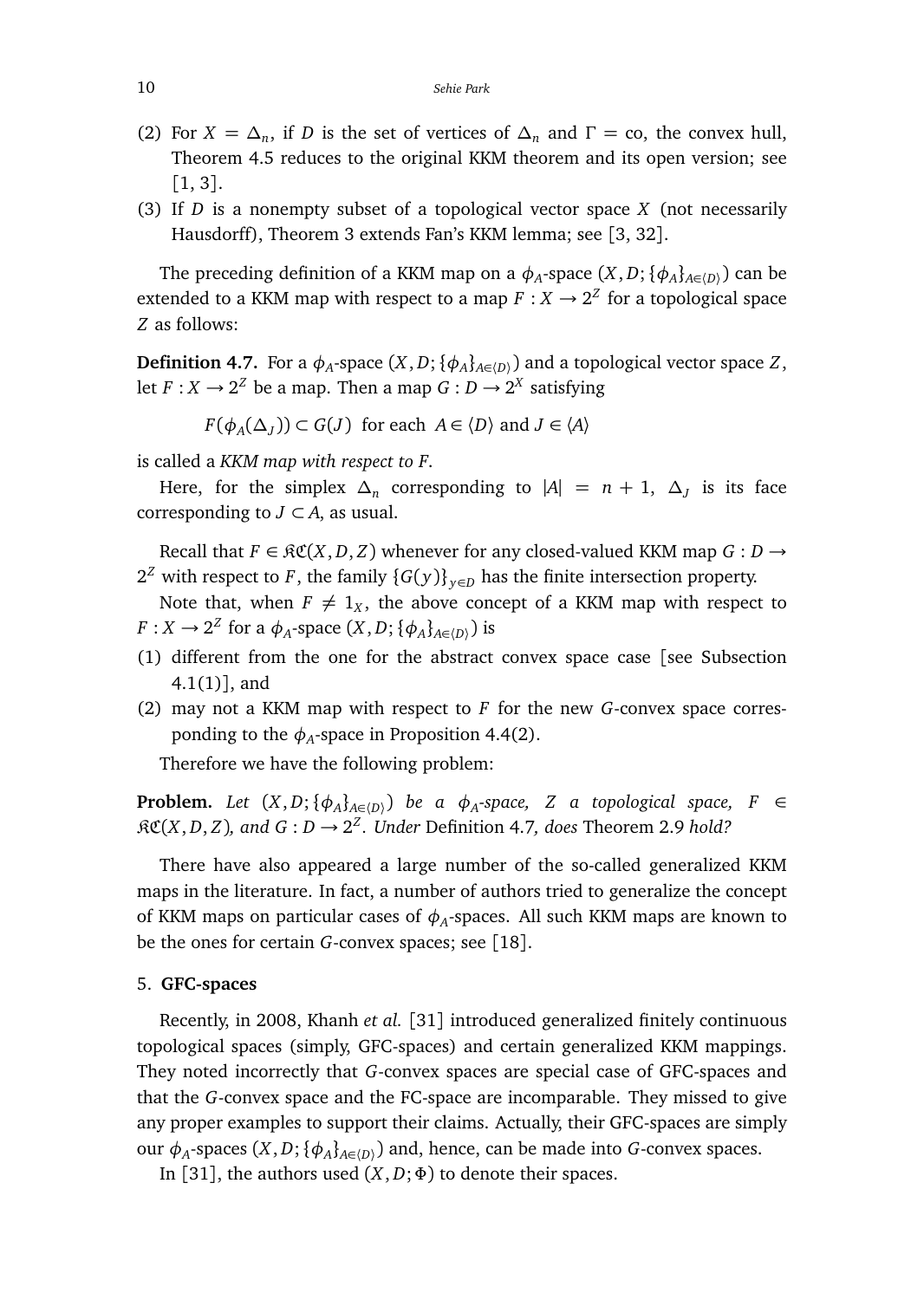**Definition 5.1** ([31]). (ii) Let  $P,Q \subset D$  and  $S : D \to 2^X$  be given. *P* is called an *S*-subset of *D* (an *S*-subset of *D* with respect to *Q*) if  $\forall N = \{y_0, y_1, \dots, y_n\} \in \langle D \rangle$ ,  $\forall \{y_{i_0}, y_{i_1}, \dots, y_{i_k}\} \subset N \cap P \ (N \cap Q, \text{resp.}), \ \phi_N(\Delta_k) \subset S(P)$ , where  $\Delta_k$  is the face of  $\Delta_n$  corresponding to  $\{y_{i_0}, y_{i_1}, \ldots, y_{i_k}\}.$ 

In this definition, they followed the definition of FC-subspace due to Ding, which was already improved in [25, 26]. Similarly, the above definition can be improved.

Any space (*X*, *D*;Φ) becomes an abstract convex space (*X*, *D*;Γ) by putting  $\Gamma_A := \phi_A(\Delta_n)$  for each  $A \in \langle D \rangle$  with  $|A| = n + 1$ ; see [25].

- **Definition 5.2** ([31]). (i) Let  $(X, D; \Phi)$  be a GFC-space and *Z* be a topological space. Let  $G: D \to 2^Z$  and  $F: X \to 2^Z$  be set-valued mappings. *G* is called a generalized KKM mapping with respect to *F* (*F*-KKM mapping in short) if, for each  $N = \{y_0, y_1, \ldots, y_n\} \in \langle D \rangle$  and each  $\{y_{i_0}, y_{i_1}, \ldots, y_{i_k}\} \subset N$ , one has  $F(\phi_N(\Delta_k)) \subset \bigcup_{j=0}^k G(y_{i_j}),$  where  $\Delta_k$  is as above.
	- (ii) We say that a set-valued mapping  $F : X \rightarrow 2^Z$  has the generalized KKM property if for each *F*-KKM mapping  $G: D \to 2^{\mathbb{Z}}$ , the family  $\{ \overline{F(y)}: y \in D \}$ has the finite intersection property. By KKM(*X*, *D*, *Z*) we denote the class of all the mappings  $F: X \to 2^Z$  which enjoy the generalized KKM property.

The following is their KKM theorem comparable to our Theorem 2.9:

**Theorem 5.3** ([31])**.** *Let* (*X*, *Y*,Φ) *be a GFC-space, Z be a topological space,*  $S: Y \to 2^X$ ,  $T: X \to 2^Z$  and  $F: Y \to 2^Z$  be multifunctions, where  $T \in \text{KKM}(X, Y, Z)$ . *assume that*

- $(i_1)$  *for each compact subset*  $D \subset X$ ,  $\overline{T(D)}$  *is compact*;
- $(i_2)$  there is a compact subset K of Z such that for each  $N \in \langle Y \rangle$ , there is an S-subset  $L_N$  *of Y*, containing *N* with  $S(L_N)$  *or*  $S(L_N)$  *being compact and*

$$
\overline{T(S(L_N))} \cap \bigcap_{y \in L_N} \text{ccl} F(y) \subset K;
$$

(ii) *F is T-KKM and transfer compactly closed-valued. Then*

$$
\overline{T(S(Y))} \cap \bigcap_{y \in Y} F(y) \neq \emptyset.
$$

From the seminal works of Ky Fan, this kind of whole intersection property can be reformulated to many equivalent forms like coincidence theorems or geometric forms. This was done in [31].

Interested readers can compare their results with our previous works [7, 8, 19, 21, 22].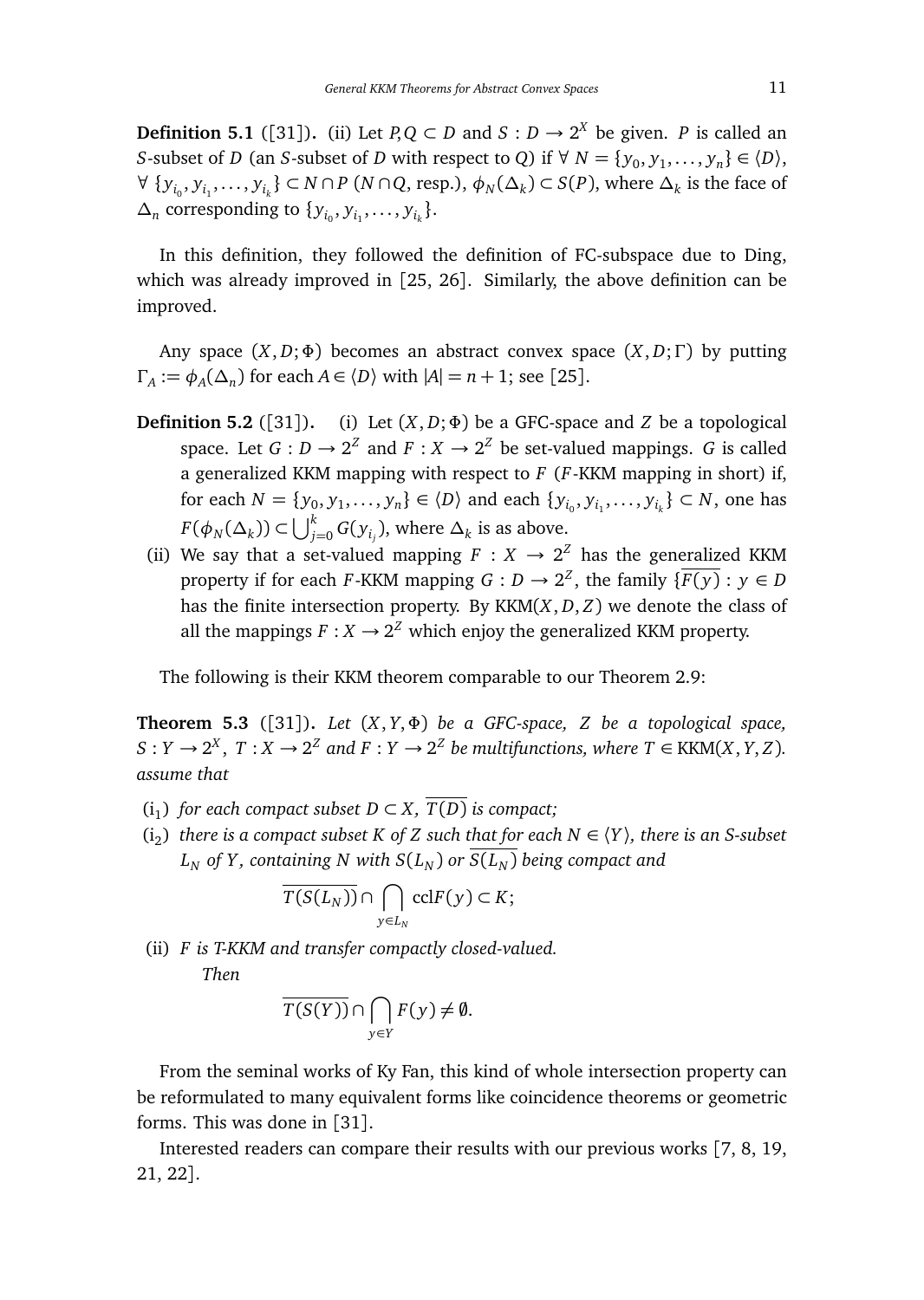## **References**

- [1] B. Knaster, K. Kuratowski and S. Mazurkiewicz, Ein Beweis des Fixpunktsatzes für n-Dimensionale Simplexe, *Fund. Math.* **14** (1929), 132–137.
- [2] S. Park, Some coincidence theorems on acyclic multifunctions and applications to KKM theory, *Fixed Point Theory and Applications* (K.-K. Tan, ed.), 248–277, World Sci. Publ., River Edge, NJ, 1992.
- [3] S. Park, Ninety years of the Brouwer fixed point theorem, *Vietnam J. Math.* **27** (1999), 193–232.
- [4] M. Lassonde, On the use of KKM multifunctions in fixed point theory and related topics, *J. Math. Anal. Appl.* **97** (1983), 151–201.
- [5] C.D. Horvath, Contractibility and generalized convexity, *J. Math. Anal. Appl.* **156** (1991), 341–357.
- [6] C.D. Horvath, Extension and selection theorems in topological spaces with a generalized convexity structure, *Ann. Fac. Sci. Toulouse* **2** (1993), 253–269.
- [7] S. Park and H. Kim, Foundations of the KKM theory on generalized convex spaces, *J. Math. Anal. Appl.* **209** (1997), 551–571.
- [8] S. Park, Elements of the KKM theory for generalized convex spaces, *Korean J. Comput. Appl. Math.* **7** (2000), 1–28.
- [9] S. Park, Remarks on topologies of generalized convex spaces, *Nonlinear Func. Anal. Appl.* **5** (2000), 67–79.
- [10] S. Park and W. Lee, A unified approach to generalized KKM maps in generalized convex spaces, *J. Nonlinear Convex Anal.* **2** (2001), 157–166.
- [11] S. Park, New topological versions of the Fan-Browder fixed point theorem, *Nonlinear Anal.* **47** (2001), 595–606.
- [12] S. Park and H. Kim, Remarks on the KKM property for open-valued multimaps on generalized convex spaces, *J. Korean Math. Soc.* **42** (2005), 101–110.
- [13] S. Park, The KKM, matching, and fixed point theorems in generalized convex spaces, *Nonlinear Funct. Anal. Appl.* **11** (2006), 139–154.
- [14] S. Park, A unified fixed point theory in generalized convex spaces, *Acta Math. Sinica*, English Series **23**(8) (2007), 1509–1536.
- [15] H. Kim and S. Park, Generalized KKM maps, maximal elements, and almost fixed points, *J. Korean Math. Soc.* **44**(2) (2007), 393–406.
- [16] S. Park, On generalizations of the KKM principle on abstract convex spaces, *Nonlinear Anal. Forum* **11** (2006), 67–77.
- [17] S. Park, Remarks on KC-maps and KO-maps in abstract convex spaces, *Nonlinear Anal. Forum* **12**(1) (2007), 29–40.
- [18] S. Park, Comments on some abstract convex spaces and the KKM maps, *Nonlinear Anal. Forum* **12**(2) (2007), 125–139.
- [19] S. Park, Elements of the KKM theory on abstract convex spaces, *J. Korean Math. Soc.* **45**(1) (2008), 1–27.
- [20] S. Park, Remarks on weakly KKM maps in abstract convex spaces, *Inter. J. Math. Math. Sci.* **2008**, Article ID 423596, 10pp. doi:10.1155/2008 /423596.
- [21] S. Park, Equilibrium existence theorems in KKM spaces, *Nonlinear Anal.* **69** (2008), 4352–4364.
- [22] S. Park, New foundations of the KKM theory, *J. Nonlinear Convex Anal.* **9**(3) (2008), 331–350.
- [23] S. Park, Remarks on the partial KKM principle, *Nonlinear Anal. Forum* **14**(1) (2009), 1–12.
- [24] S. Park, Fixed point theory of multimaps in abstract convex uniform spaces, *Nonlinear Anal. TMA* **71**(2009), 2468–2480.